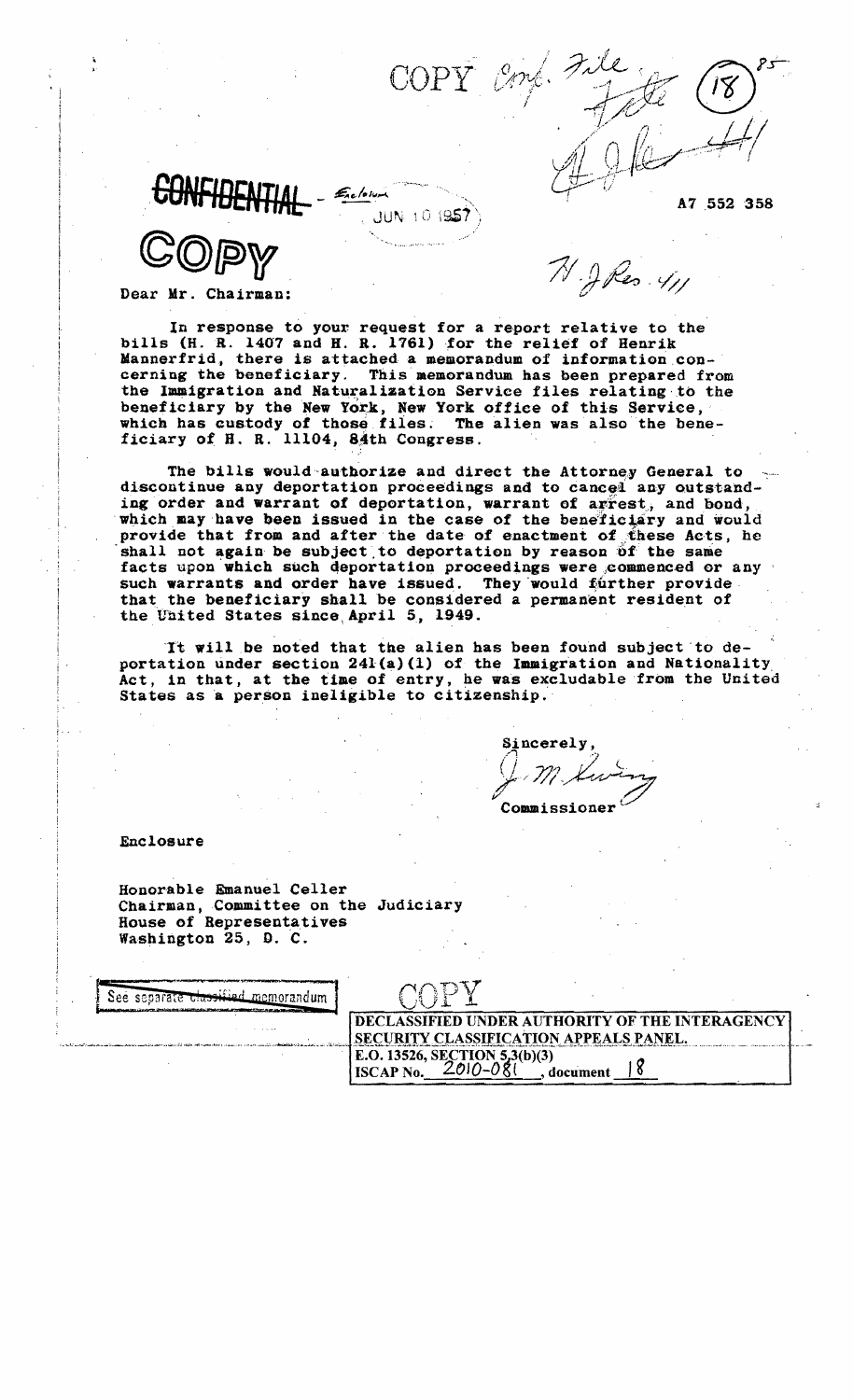# MEMORANDUM OF INFORMATION FROM IMMIGRATION AND NATURALIZATION SERVICE FILES RE HENRIK MANNERFRID, BENEFICIARY OF H. R. 1407 AND H. R. 1761 .

The beneficiary was born on May 4, 1908 in Goteborg, Sweden and is a citizen of that country. He was married on January 29, 1938 in Malmo, Sweden to Greta Sederovsky. This marriage was terminated in Sweden by divorce on March 26, 1946. On April 9, 1949 he was married in New York City to Katherine Feist-Wollheim, a naturalized citizen of the United There are no children of either marriage. Mr. Mannerfrid has a mother and a brother residing in Sweden. The beneficiary, a graduate textile engineer, resides at 350 Park Avenue, New York, and is the president and owner of Henrik Mannerfrid, Inc., 52 Wall Street, Hew York, an 1mport~export firm with assets of approximately \$275,000. He is also the sole owner of Henrik Mannerfrid A.B., a Swedish firm engaged in importing and exporting paper, pulp, steel and ships. His assets abroad are estimated at approximately \$1,000,000.

The beneficiary's original entry, into the United States occurred at the port of New York on June 4, 1941 as a temporary visitor. He received extensions of stay until March 14, 1947. Further extension was denied, and his application for voluntary departure and preexamination was denied since he was deemed inadmissable to the United States as an alien who was in eligible to citizenship under Section  $3(a)$  of the Selective Training and Service Act of 1940 as amended. On March 15, 1943, he had applied for exemption from military service as a neutral alien and had filed DSS Form 301 with his local draft board. This exemption had been granted.

given the control of the control of the con-

Deportation proceedings were instituted against the alien on July 29, 1948 on the ground that he had remained in the United States for a longer time than permitted. He applied for suspension of deportation or, in the alternative, voluntary departure and preexamination. The Attorney General, on February 24, 1949 granted the alien's application for voluntary departure and preexamination, ruling that his application for draft exemption had been executed through mistake. The beneficiary was thereafter preexamined and admitted to the United States for permanent residence at Niagra Falls, New York On April 5, 1949.

On April 17, 1951 the alien filed a petition for naturalization in the United States District Court for the Southern District of New York. The petition was denied by the Court on November 30, 1951 on the ground that the alien was ineligible for citizenship by virtue of his request for exemption from military service. On December 8, 1952 tbe Court of Appeals affirmed the findings *ot* the,

COPY

See separate classified memorandum

 $\vert$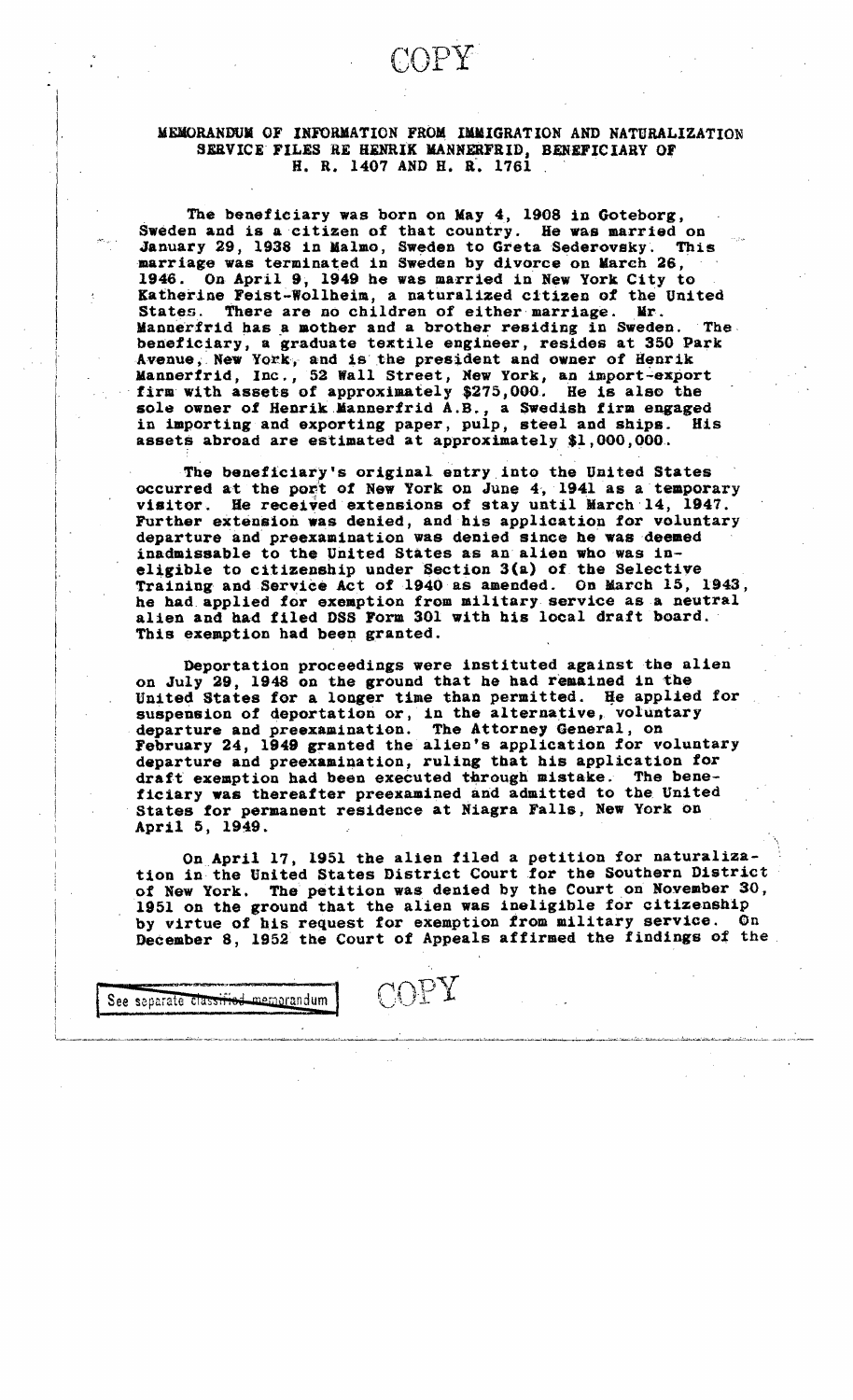COPY

District Court and on March 17, 1953 the Supreme Court denied Thereupon this Service instituted deportation certiorari. proceedings on March 25, 1953 on the ground that the alien was deportable under section 241(a)(1) of the Immigration and Nationality Act, in that, at the time of his last entry on July 5, 1952, he was excludable by the law existing at the time of such entry as a person ineligible to citizenship and not entitled to enter the United States under any exception of paragraph (c) of section 13 of the Act of May 26, 1924. After a hearing, the Special Inquiry Officer entered an order on September 3, 1953 denying the alien's application for suspension of deportation but granting him voluntary departure with the alternative of deportation if he fails to depart when required. On September 3, 1954 the Board of Immigration Appeals dismissed the alien's appeal.

On June 30, 1953, the beneficiary had filed a motion for a temporary restraining order in the United States District Court for the District of Columbia, and a complaint seeking a judgment declaring him to be a lawful permanent resident of the United States. After a hearing on July 3, 1953, the complaint and motion were withdrawn on July 10, 1953. The suit was later resumed, but on January 30, 1956, the court entered a judgment in favor of the government. A warrant of deportation was issued on March 24, 1956. On October 18, 1956 the Court of Appeals for the District of Columbia affirmed the decision of the District Court. On February 25, 1957 the Supreme Court denied certiorari.

Private Bills S. 1697 and S. 2329, introduced in behalf of Mr. Mannerfrid in the 80th Congress, and H.R. 11104 in the 84th Congress, were not enacted.

-2∸

See separate classified

memorandum